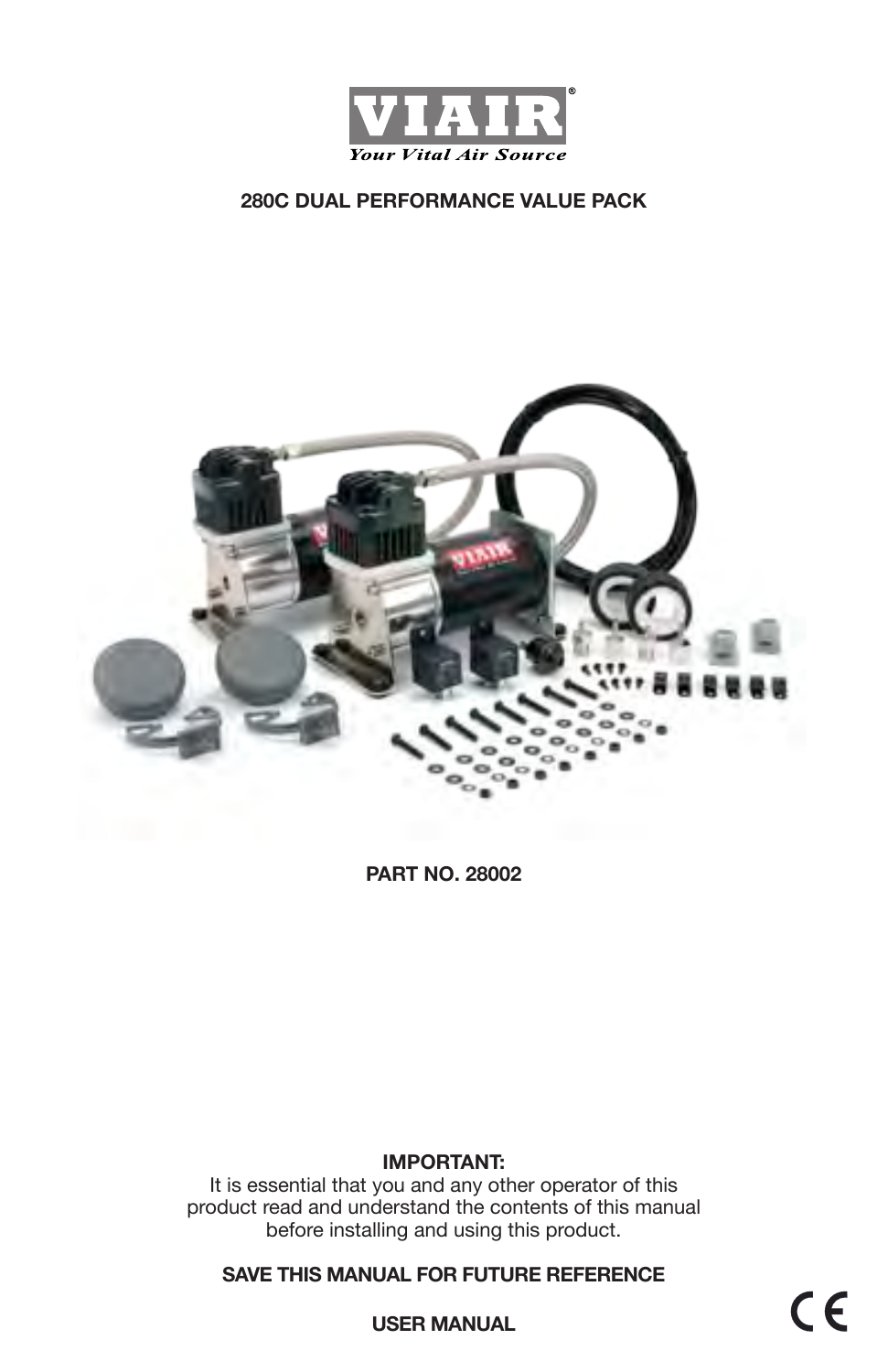# **IMPORTANT SAFETY INSTRUCTIONS**

**CAUTION** - To reduce risk of electrical shock:

- Do not disassemble. Do not attempt repairs or modifications. Refer to qualified service agencies for all service and repairs.
- Do not use this product in an area where it can fall or be pulled into water or other liquids.
- Do not reach for this product if it has fallen into liquid.
- Use compressors with 12-volt DC systems only.
- This product should never be left unattended during use.

#### **WARNING - To prevent injury:**

- Never allow children to operate compressors. Close supervision is necessary when this compressor is being used near children.
- Compressors will become very HOT during and immediately after use. Do not touch any part of them with bare hands during and immediately after use.
- Do not use this product near flames or explosive materials or where aerosol products are being used.
- Do not operate this product where oxygen is being administered.
- Do not pump anything other than atmospheric air.
- Never use this product while sleepy or drowsy.
- Do not use any tools or attachments without first determining maximum air pressure for that tool or attachment.
- Never point any air nozzle or air sprayer toward another person or any part of the body.
- Each 280C air compressor is equipped with an Automatic Reset Thermal Protector, and can automatically restart after the thermal protector resets. Always cut off power source when thermal protector becomes activated.
- Wear safety glasses or goggles when installing this product.
- Use only in well ventilated areas.

## **INSTALLATION**

Please read and follow the installation instructions carefully to avoid injury or damage to the compressor and your vehicle.

Each of our air compressors and parts have been carefully produced and packaged. Before you begin installation, please familiarize yourself with Installation Parts List (Fig. 1) of this manual.

#### **Guidelines for Selecting Mounting Location:**

The selection of proper mounting location for your air compressor will help ensure a long and trouble free compressor service life. Please pay close attention to the following guidelines:

- 1. Select a FLAT AND SECURE location where the compressors can be mounted.
- 2. To maximize air compressor performance, locate compressor as CLOSE TO THE BATTERY as possible so that length of positive lead wire required is at a minimum.
- 3. Choose mounting location that is as cool as possible and AWAY FROM HEAT SOURCES. The cooler the ambient temperature the less chance the compressor will overheat.
- 4. These compressors are moisture & splash resistant, but NOT WATERPROOF.
- Do not mount compressor in locations where the unit is likely to come in contact with water.
- 5. For remote filter mounting, select compressor mounting location where air line can be routed from compressor air inlet to remote inlet air filter. Make sure Remote Inlet Air Filter is located in a dry location, away from the elements.
- 6. You will also want to select compressor mounting location where the leader hose bracket can be mounted to secure the 2 ft. leader hose.
- 7. If it is necessary to mount air compressors further away from the battery, such as inside your vehicle or on the chassis of a pickup, use a minimum 8 AWG positive lead wire for remote installation.
- 8. Do not mount compressor near areas where flammable liquids are stored.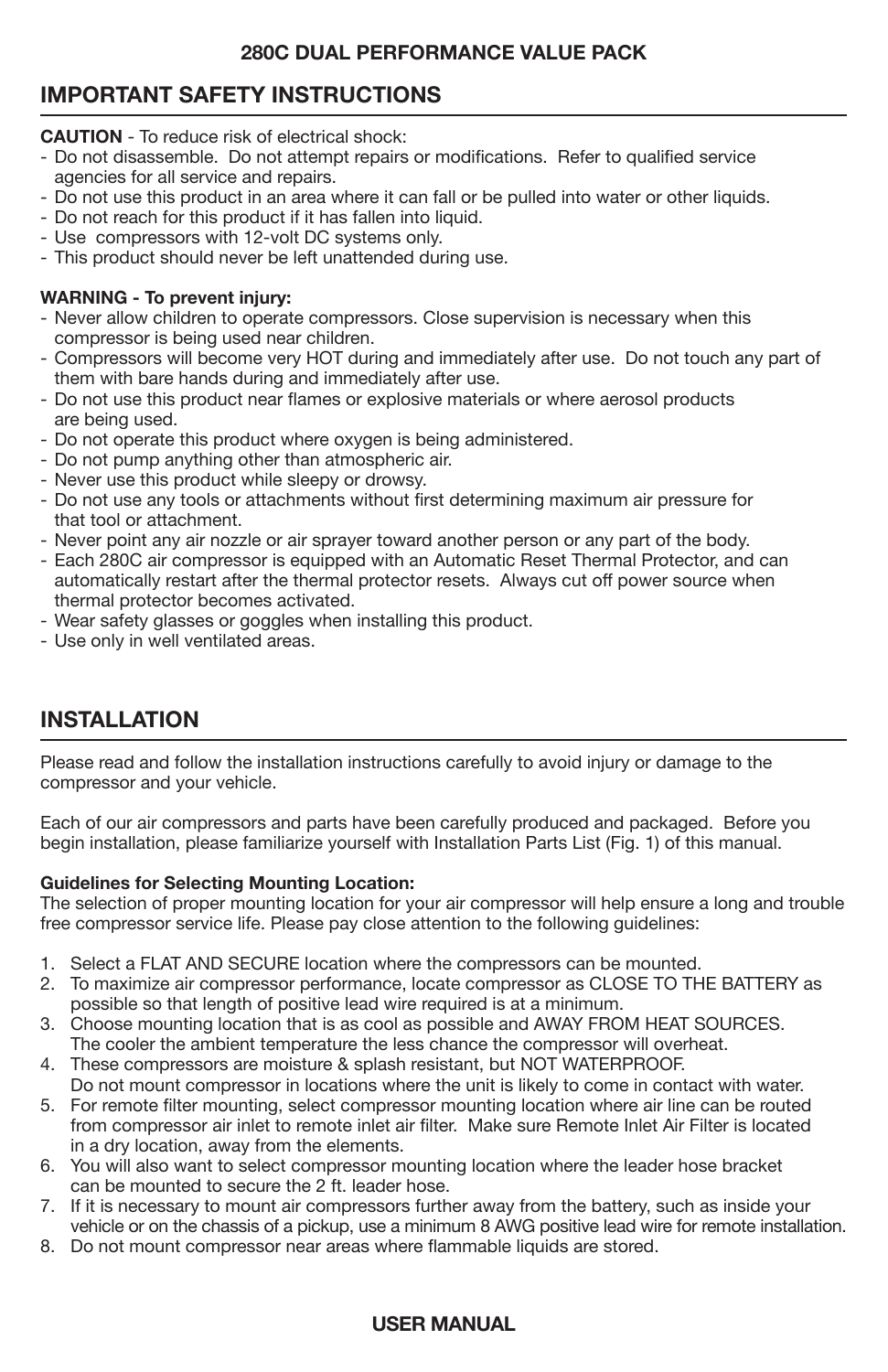# **MOUNTING AND WIRING**

- 1. Disconnect ground cable from vehicle's battery.
- 2. Temporarily position the air compressor in the location where it will be mounted.
- 3. Route ground wire to the negative post of the battery or to an appropriate grounding point and cut ground wire to length as needed.
- 4. Mount each air compressor with the four sets of 13/64" (5 mm) bolts, nuts, washers, and locking washers provided. (See Fig. 2 for Mounting Instructions) Use of thread sealant is recommended.
- 5. NOTE: For Remote Inlet Air Filter Installation, refer to Remote Inlet Air Filter Installation Instructions included in the Remote Inlet Air Filter Pack.
- 6. Your air compressors come with heavy duty heat-resistant leader hose with 1/4" fittings. This leader hose is designed to prolong the life of your air line. Do not remove the leader hoses from the air compressors.
- 7. IMPORTANT: Please note, the leader hose that came with your compressor may have a built-in inline check valve. Do not remove inline check valve from leader hose.
- 8. Select proper location to mount leader hose with hose bracket provided. Avoid locations where leader hose may become tangled with wires and other hoses.
- 9. To mount hose bracket, drill hole with 3/16" drill bit and push self-anchoring hose bracket pin into hole. Route leader hose through hose bracket and secure hose by pressing bracket clamp into locked position.
- 10. To remove hose from the hose bracket, simply press down on the hose clamp release tab to release bracket clamp. (Fig. 3)
- 11. Connect compressor positive lead wire to one of the leads of your pressure switch.
- 12. Make sure that your compressor setup is properly fused. Both compressors will pull no more than 33 amps peak.
- 13. Always locate fuse as close as possible to power source.
- 14. Before connecting to power source, re-check to make sure that all connections are made properly.
- 15. Connect and test compressor system by running the compressor for a short time to build up pressure in your air tank.
- 16. Once air pressure reaches preset cut out pressure of your pressure switch, the compressor will shut off. Inspect all air line connections for leaks with soap and water solution. If a leak is detected, the air line may not be cut squarely or pushed all the way in. Repair connections as needed.

## **(Fig. 1) 280C Compressor Installation Parts List:**





- A. Hose Bracket (1pc) x2
- B. Mounting Bolts (4pcs) x2
- C. Flat Washers (8pcs) x2
- D. Locking Washer (4pcs) x2
- E. Nuts (4pcs) x2
- F. 1/4" NPT F x 1/2" Barbed Fitting (1pc) x2
- G. 1/4" NPT M x 1/2" Barbed Fitting (1pc) x2
- H. Air Line Clips (3pcs) x2
- I. Screws (3pcs) x2
- J. Remote Inlet Air Filter with Filter Element (1pc) x2

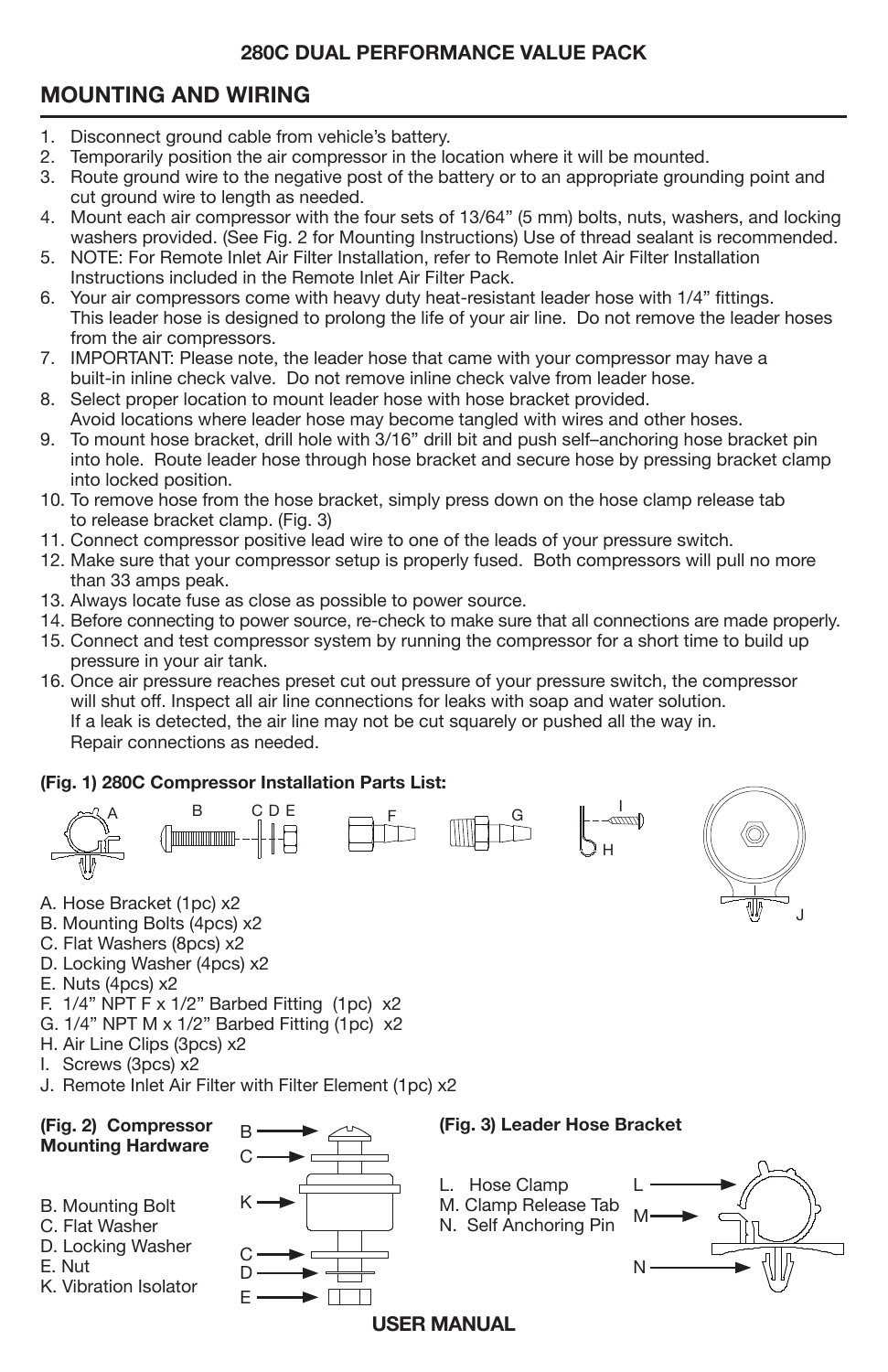# **OPERATING INSTRUCTIONS**

- i 1. IMPORTANT: Always operate the compressors at or below the MAXIMUM PRESSURE RATING of the compressor (150 PSI).
- 2. Always observe the MAXIMUM DUTY CYCLE of the air compressor. Refer to Compressor Applications and Specifications Sections of this manual for details. Operation exceeding maximum pressure ratings and/or duty cycle will result in damage to the air compressor.
- 3. Your air compressors are equipped with AUTOMATIC THERMAL OVERLOAD PROTECTORS. This feature is designed to protect the air compressor from overheating and causing permanent damage. The thermal overload protector will automatically cut power to your air compressor should the internal operating temperature of the air compressor rise above safe levels during excessive use.
- 4. Should at any time during use, your air compressors automatically shut off, do not attempt to restart them. Cut power to the air compressor. The automatic thermal overload protector will automatically reset when internal temperature of the air compressor drops below safe levels. After allowing air compressor to cool off for about 30 minutes, you can safely resume use of the air compressor.
- 5. To prevent discharge of your vehicle's battery, we recommend that you keep the vehicle's engine running while operating air compressors.
- 6. ONLY OPERATE AIR COMPRESSORS IN WELL-VENTILATED AREAS.
- 7. Compressor performance is enhanced when operating compressor with vehicle's engine running. 8. INSTALLATION TIP:
	- Always plumb your system using a separate tank port for each compressor leader hose. This can improve flow performance.

## **MAINTENANCE & REPAIRS**

- 1. Periodically check all electrical, fittings connections. Clean and tighten as needed.
- 2. Periodically check all mounting screws. Tighten as needed.
- 3. Replace Air Filter Element periodically. Replacement frequency depends on operating frequency and operating environment. For frequent use in dusty environments, we recommend that you replace air filter element once a month.
- 4. Regularly clean dust and dirt from compressor cooling fins and motor housing.
- 5. Your air compressor is equipped with a permanently lubricated, maintenance-free motor. Never try to lubricate the compressor.
- 6. All repairs should be performed by Manufacturer or Manufacturer's Authorized Service Agencies only.

#### **CAUTION:**

Never touch the air compressor or fittings connected to the air compressor with bare hands during or immediately after use. The leader hose and fittings connected to leader hose will become very HOT during and after use. If necessary, wear heat resistant gloves to handle fittings, air line, and leader hose.

## **SPECIFICATIONS**

• Part No. 28002 / Dual 280C Value Pack

| Motor Voltage:                      | 12 Volts           |
|-------------------------------------|--------------------|
| Combined Max. Current Consumption:  | 33 Amps            |
| Motor Type:                         | Permanent Magnetic |
| Horsepower:                         | 1/4                |
| Max. Working Pressure:              | <b>150 PSI</b>     |
| Max. Duty Cycle (@ 72°F & 100 PSI): | 30%                |
| Max. Restart Pressure:              | <b>150 PSI</b>     |
| Max. Ambient Temperature:           | $158^\circ F$      |
| Min. Ambient Temperature:           | $-40^{\circ}$ F    |
| Auto, Reset Thermal Protection:     | Yes                |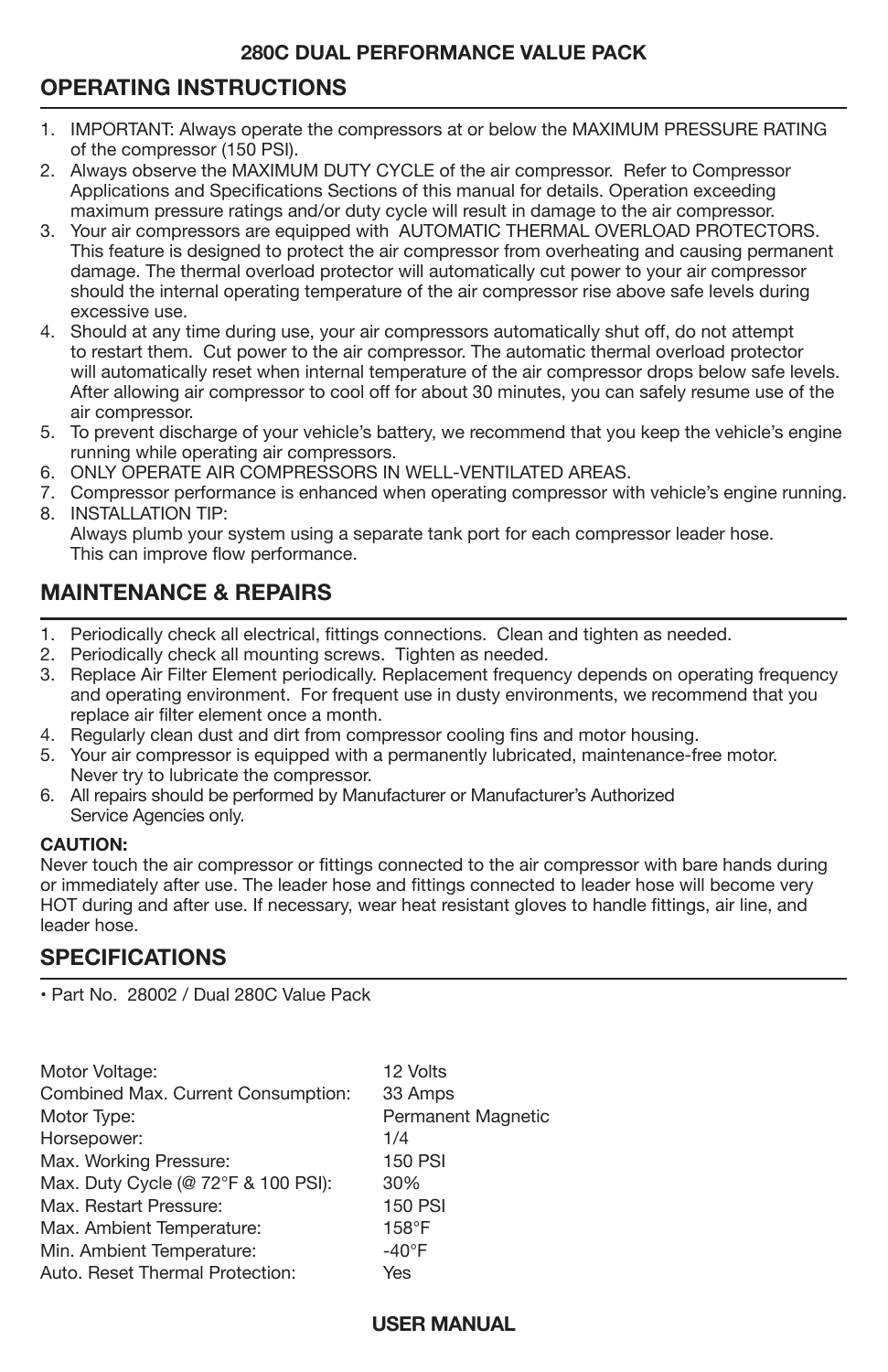## **COMPRESSOR APPLICATION GUIDE**

To ensure that you get the highest level of satisfaction from your compressor's performance, refer to information below:

| <b>VIAIR COMPRESSOR REFERENCE CHART</b> |                   |                              |
|-----------------------------------------|-------------------|------------------------------|
| COMPRESSOR SERIES                       | <b>DUTY CYCLE</b> | <b>MAX. WORKING PRESSURE</b> |
|                                         | (100 PSI @ 72°F)  |                              |
| 090 SERIES                              | 9%                | <b>120 PSI</b>               |
| 092 SERIES                              | 9%                | <b>120 PSI</b>               |
| 095 SERIES                              | 9%                | <b>120 PSI</b>               |
| 097 SERIES                              | 10%               | <b>130 PSI</b>               |
| 098 SERIES                              | 10%               | <b>130 PSI</b>               |
| 100 SERIES                              | 15%               | 130 PSI                      |
| 250 IG SERIES                           | 100%              | <b>150 PSI</b>               |
| 275 SERIES                              | 25%               | <b>150 PSI</b>               |
| 280 SERIES                              | 30%               | <b>150 PSI</b>               |
| 325 SERIES                              | 33%               | <b>150 PSI</b>               |
| 330 IG SERIES                           | 100%              | <b>150 PSI</b>               |
| 350 SERIES                              | 100%              | <b>150 PSI</b>               |
| 380 SERIES                              | 100%              | 200 PSI                      |
|                                         | *55%              |                              |
| 400 SERIES                              | 33%               | <b>150 PSI</b>               |
| 420 SERIES                              | 33%               | <b>150 PSI</b>               |
| 444 SERIES                              | 100%              | 200 PSI                      |
|                                         | *50%              |                              |
| 450 SERIES                              | 100%              | <b>150 PSI</b>               |
| 450 IG SERIES                           | 100%              | <b>150 PSI</b>               |
| 460 SERIES                              | 100%              | <b>150 PSI</b>               |
| 480 SERIES                              | 100%              | 200 PSI                      |
|                                         | *50%              |                              |

*\*Duty Cycle at 200 PSI and 72°F.*

#### **ABOUT COMPRESSOR DUTY CYCLE:**

Duty cycle refers to the amount of time a compressor can be
operated in a given time period at 100 PSI, and a standard ambient temperature of 72° F. It is commonly expressed in percentage format: Compressor on time  $\div$  (on time  $+$  off time) = Duty Cycle %.

| <b>ONE-HOUR DUTY CYCLE</b> | <b>MINUTES ON /</b>      |
|----------------------------|--------------------------|
| $(100$ PSI @ 72°F)         | <b>MINUTES OFF</b>       |
| 9%                         | 5 Min. On / 55 Min. Off  |
| 10%                        | 6 Min. On / 54 Min. Off  |
| 15%                        | 9 Min. On / 51 Min. Off  |
| 20%                        | 12 Min. On / 48 Min. Off |
| 25%                        | 5 Min. On / 45 Min. Off  |
| 30%                        | 18 Min. On / 42 Min. Off |
| 33%                        | 19 Min. On / 41 Min. Off |
| 50%                        | 30 Min. On / 30 Min. Off |
| 100%                       | 1 Hour Run Time          |
|                            |                          |

**NOTE:** All compressors, regardless of rated duty cycle, require sufficient rest time in between cycles to allow for partial or complete heat dissipation. Heat dissipation rates may vary depending on ambient temperatures and operating conditions.

#### **ABOUT RATED WORKING PRESSURE:**

To ensure trouble free service life of your compressor, always operate compressor within rated working pressure of the compressor. Never use a pressure switch with a higher cut-off pressure than compressor's rated working pressure.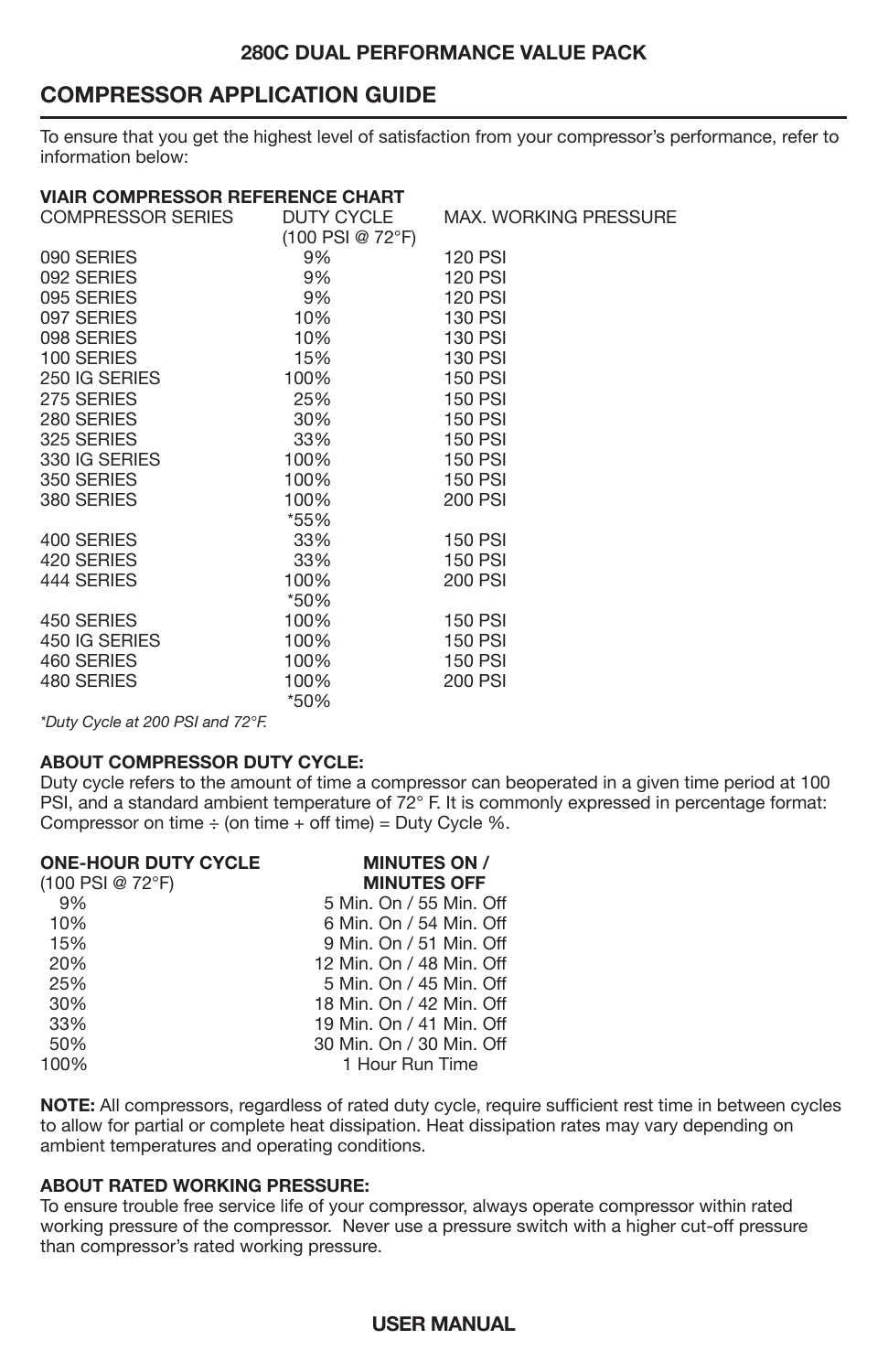## **TROUBLESHOOTING GUIDE:**

| PROBLEM:                                                                         | POSSIBLE CAUSE(S)                                                                                                      | <b>CORRECTIVE ACTION</b>                                                                                                                                                                                                                                                                                       |
|----------------------------------------------------------------------------------|------------------------------------------------------------------------------------------------------------------------|----------------------------------------------------------------------------------------------------------------------------------------------------------------------------------------------------------------------------------------------------------------------------------------------------------------|
| Tank pressure drops when<br>compressor(s) shut off                               | 1. Loose drain cock<br>2. Check valve leaking<br>3. Loose connections                                                  | 1. Tighten drain cock<br>2. Replace check valve or<br>compressor(s)<br>3. Check all connections with<br>soap and water solution<br>and tighten                                                                                                                                                                 |
| Compressor runs<br>continuously and air flow<br>lower than normal                | 1. Excessive air usage<br>2. Loose connections<br>3. Worn piston ring or inlet valve.<br>4. Clogged air filter element | 1. Decrease air usage<br>2. Check all connections with<br>soap and water solution<br>and tighten.<br>3. Repair or replace compressor<br>4. Replace air filter element                                                                                                                                          |
| Compressor runs<br>continuously causing<br>safety valve (if equipped)<br>to open | 1. Bad pressure switch<br>2. Defective safety valve                                                                    | 1. Replace pressure switch<br>2. Replace safety valve                                                                                                                                                                                                                                                          |
| Excessive moisture in<br>discharge                                               | 1. Excessive water in air tank<br>2. High humidity                                                                     | 1. Drain tank, tilt tank to drain.<br>Drain tank more frequently<br>2. Move compressor to area<br>with less humidity, or use air<br>line filter.                                                                                                                                                               |
| Compressor will not run                                                          | 1. No power, or power switch<br>in OFF position<br>2. Blown fuse<br>3. Motor overheats<br>4. Faulty pressure switch.   | 1. Make sure compressor<br>switch is ON<br>2. Disconnect compressors<br>from power source, replace<br>fuse. (Refer to Specifications<br>section for correct<br>fuse amperage.)<br>3. Let compressors cool off for<br>about 30 Minutes to allow<br>thermal overload switch reset.<br>4. Replace pressure switch |
| Thermal overload<br>protector cuts<br>out repeatedly                             | 1. Lack of proper ventilation or<br>ambient temperature too high<br>2. Compressor valves failed                        | 1. Move compressor to well<br>ventilated area, or area with<br>lower ambient temperature<br>2. Repair or replace compressor                                                                                                                                                                                    |
| Excessive knocking<br>or rattling                                                | 1. Loose mounting bolts<br>2. Worn bearing on eccentric or<br>motor shaft<br>3. Cylinder or piston ring is worn        | 1. Tighten mounting bolts<br>2. Repair or replace compressor<br>3. Repair or replace compressor                                                                                                                                                                                                                |

#### **CAUTION: NEVER DISASSEMBLE COMPRESSOR WHILE COMPRESSOR IS PRESSURIZED.**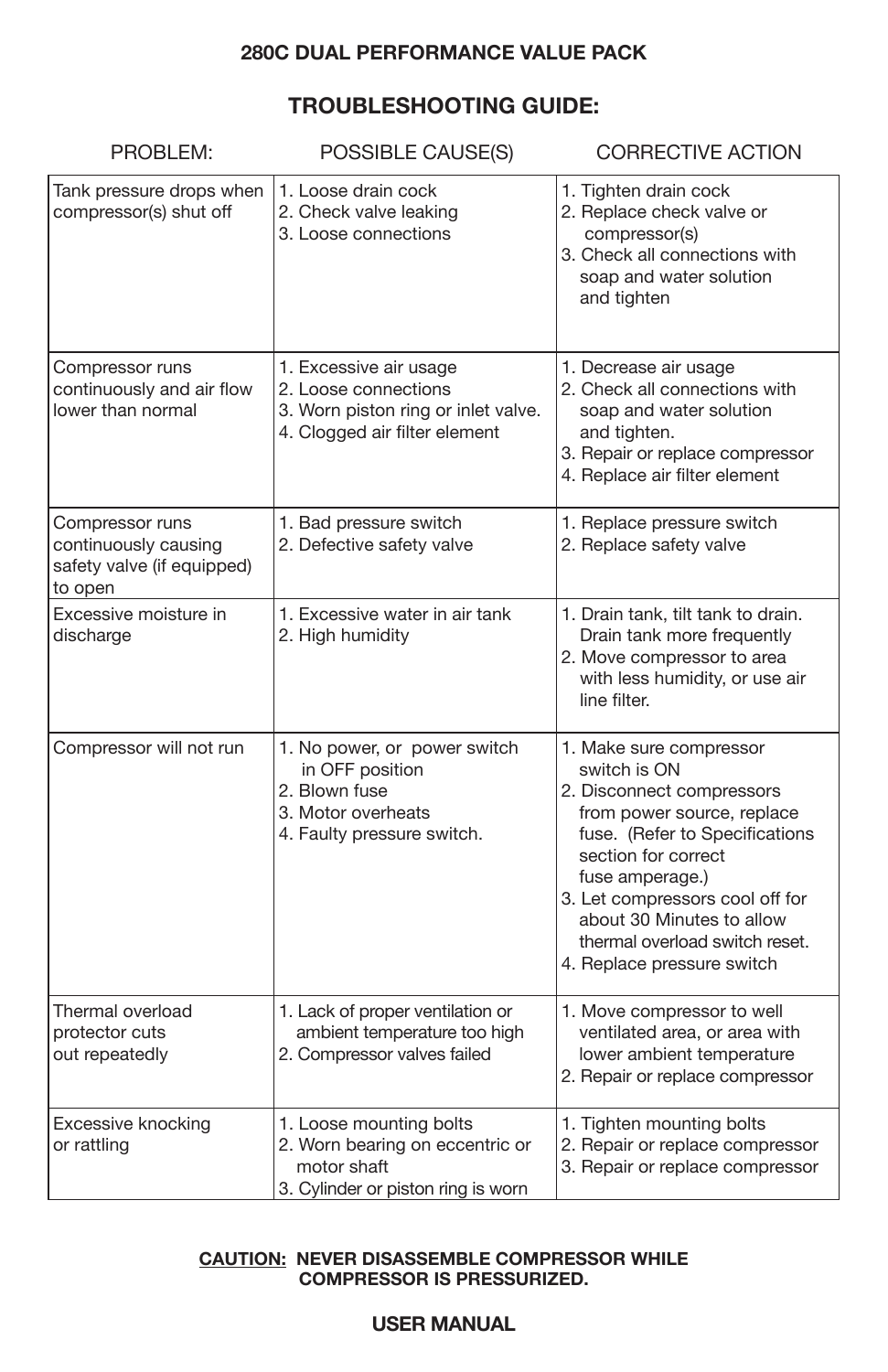#### **Wiring Diagram:**

*(Fuse Not Included)*